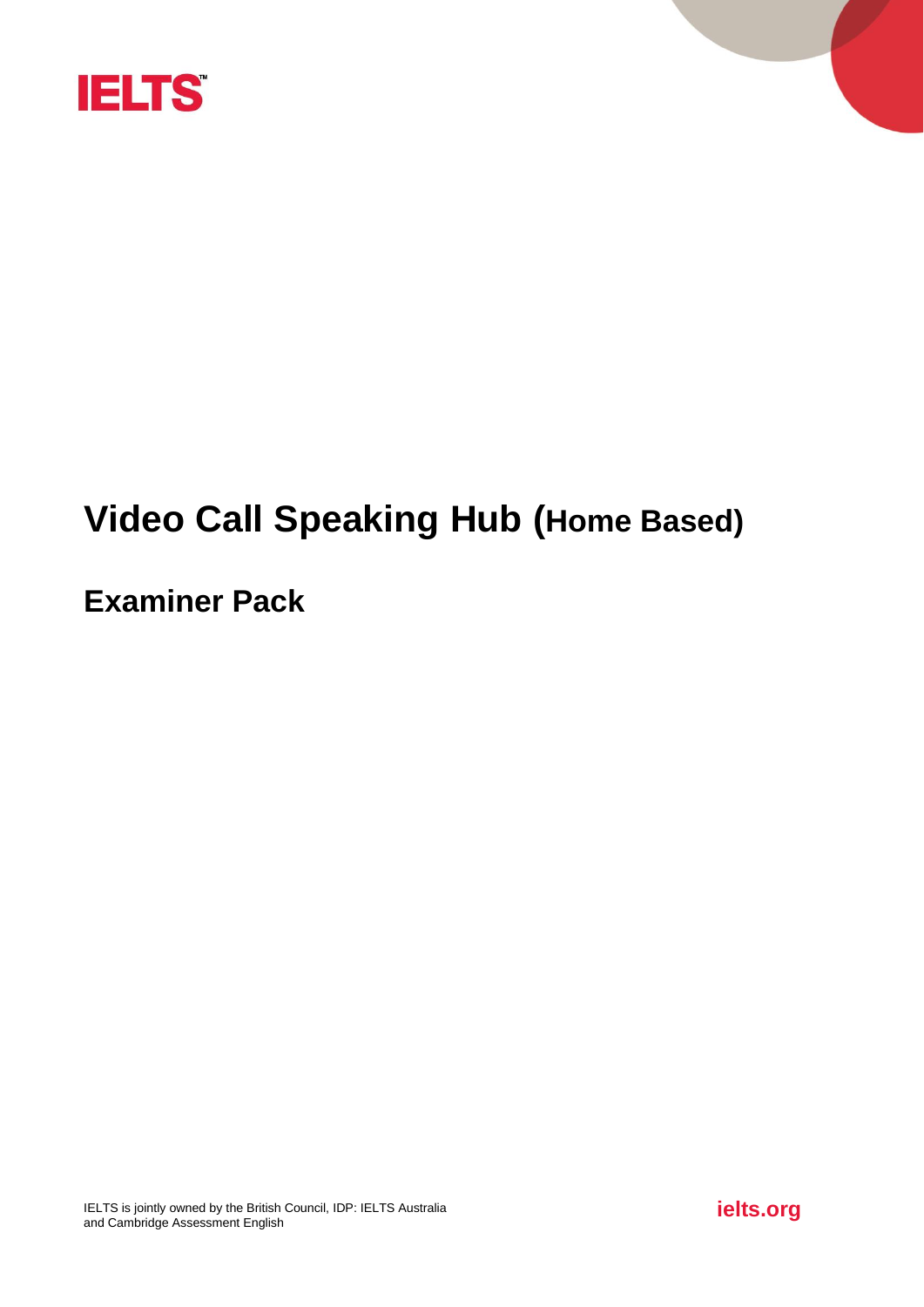

# **Contents**

| <b>Section</b>                         | <b>Articles</b>                   | Page           |
|----------------------------------------|-----------------------------------|----------------|
| 1. British Council and you             | Our purpose                       | 3              |
|                                        | Our values                        | 3              |
|                                        | Code of practice                  | 4              |
|                                        | <b>PSN Requirements</b>           | 4              |
|                                        | Confidentiality                   | 4              |
|                                        | Dress code                        | $4 - 5$        |
|                                        |                                   |                |
| 2. Place of work, recruitment,         | Place of work                     | 5              |
|                                        | Service agreement                 | 5              |
|                                        | Minimum requirement               | 5              |
|                                        | Vetting checks                    | 5              |
|                                        |                                   |                |
| 3. Payment                             | Payment                           | 6              |
|                                        |                                   |                |
| 4. Time commitment and duties          | Time commitment and duties        | 6              |
|                                        | <b>Duties</b>                     | 6              |
| 5. Disciplinary, grievance and appeals | Disciplinary policy               | $6 - 7$        |
|                                        | Disciplinary procedures and steps | $\overline{7}$ |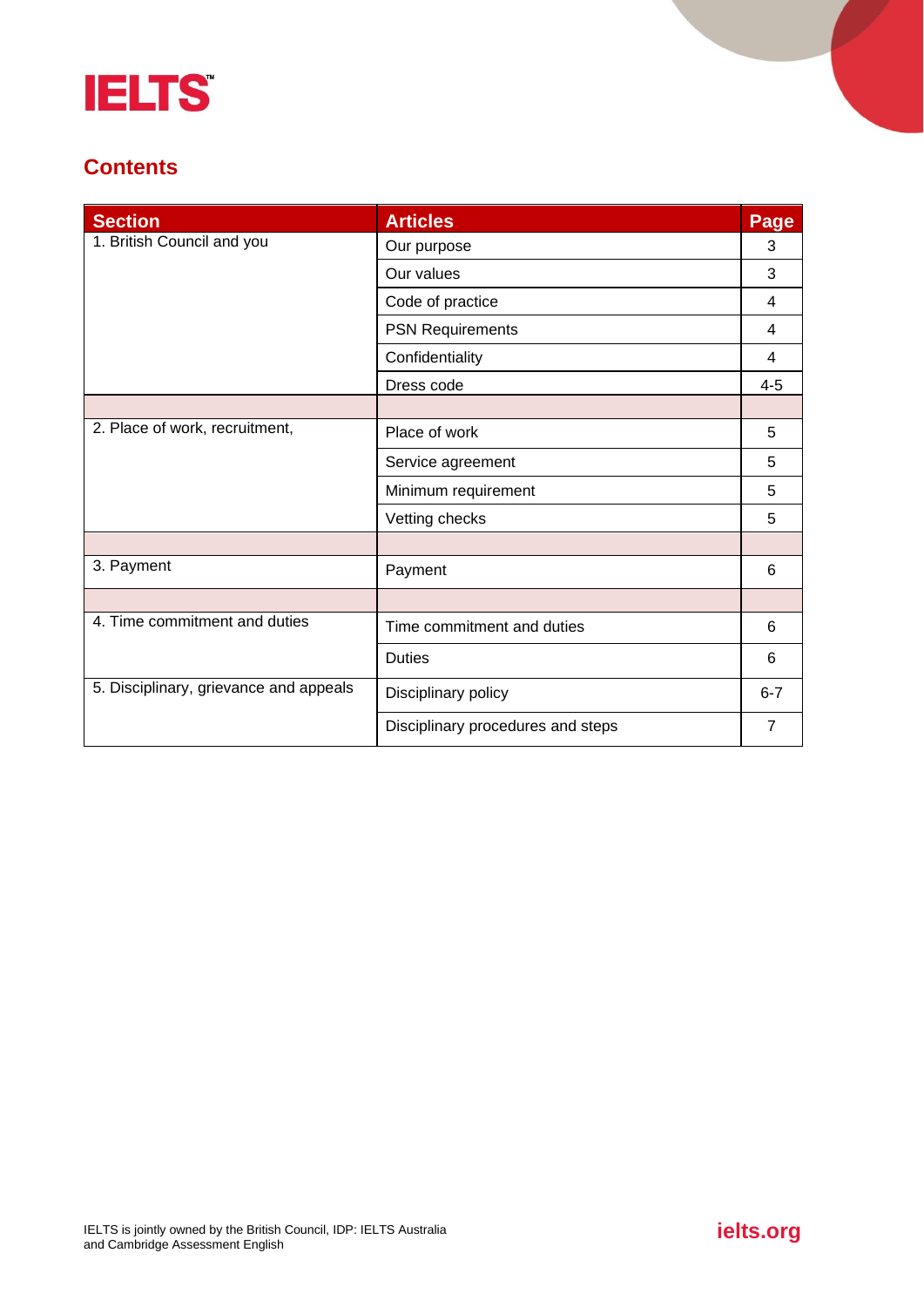



# **1. British Council and you**

# **Our Purpose**

We build engagement and trust for the UK through the exchange of knowledge and ideas between people worldwide.

# **Our Values**

#### **Valuing people**

- We treat people with courtesy and respect
- We listen to what people have to say and respond helpfully
- We give people the opportunity to use and develop their talents
- We value diversity

#### **Integrity**

- We are honest
- We are consistent both in what we do and say
- We take responsibility for our actions and decisions

#### **Mutuality**

- We wish to learn from and share with other people
- We put effective relationships at the heart of our work
- We work towards common goals

#### **Creativity**

- We encourage people to develop new ideas in an environment of trust
- We are resourceful and innovative in our approach
- We actively seek and present the best in creativity

#### **Professionalism**

- We are true to our values and keep our promises
- We listen to and value the ideas and opinions of others
- We accept individual and collective responsibility for delivering work to a high standard.

## **How do we live these values?**

All of us must abide by these five values in all aspects of our work. Through discussions between colleagues a shared understanding of how they are interpreted in each country to fit with the local culture should be developed.

#### **Code of Practice**

All examiners must abide by VCS Code of Practice which sets the standards by which VCS speaking examiners are expected to do their work and helps to maintain our good reputation. All examiners must

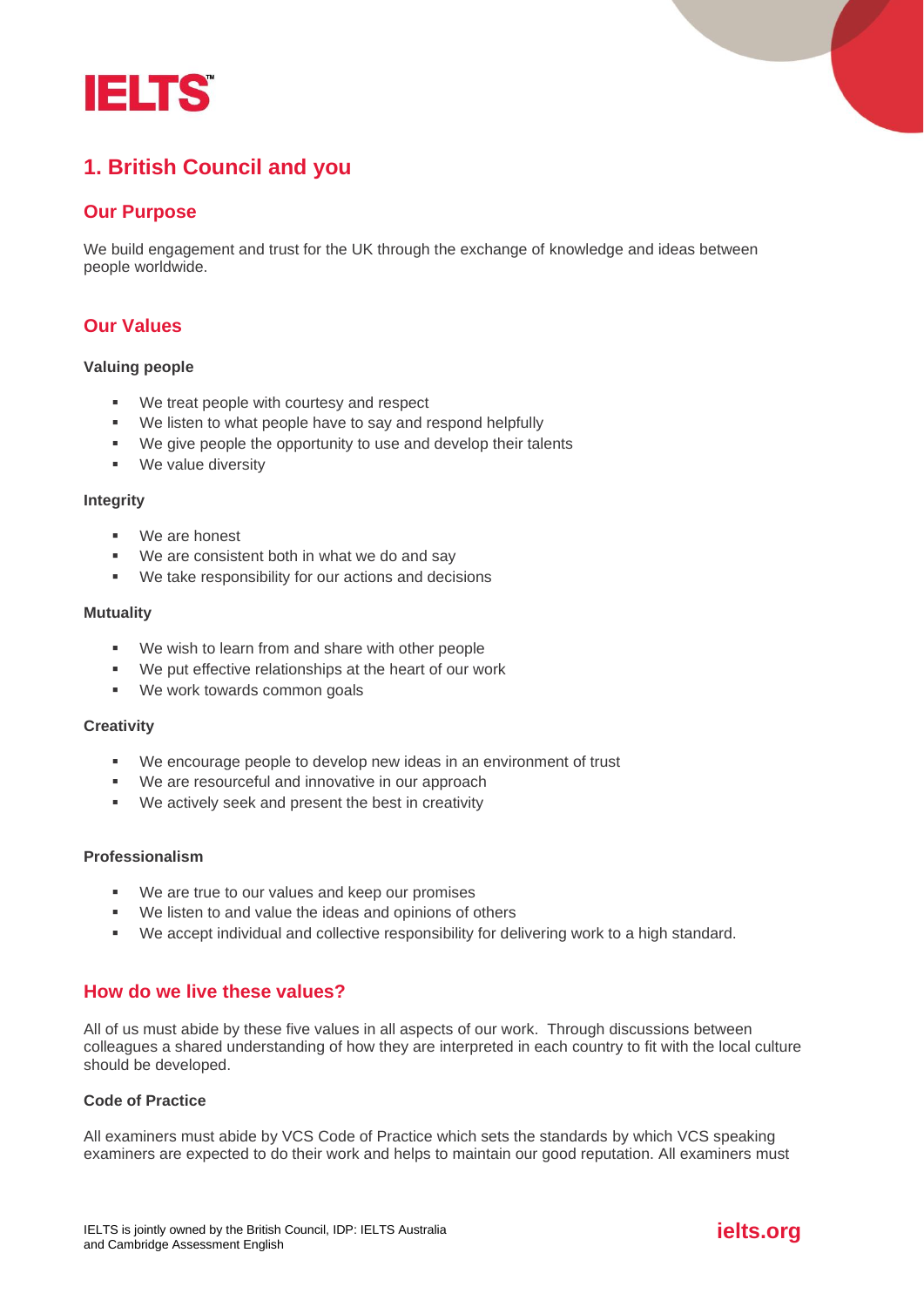

read the Code of Practice, which will be made available during induction.

#### **PSN Requirements**

All examiners must abide by the IELTS Professional Support Network Examiner Handbook which sets the standards for the way examiners work and is key to maintaining high standards of test delivery. All IELTS examiners must read the Examiner Handbook and read and sign the Invitation to Examine, the Code of Practice, and the IELTS Confidentiality Agreement. These documents will be made available to you during onboarding and induction.

#### **Confidentiality**

All information relating to an individual's employment is confidential and may only be shared with others on a strict need-to-know basis. This includes job applications, performance management record, information on pay and correspondence on disciplinary and grievance cases. Disciplinary action may be taken against any manager or member of staff who breaches confidentiality.

#### **Dress code**

All examiners have a responsibility to meet the expectations of our customers and to present a positive image of the British Council. Your dress must be appropriate as described below:

|               | <b>Acceptable</b>                                                                                                                                                                                                                            | <b>Not Acceptable</b>                                                                                                                                                  |
|---------------|----------------------------------------------------------------------------------------------------------------------------------------------------------------------------------------------------------------------------------------------|------------------------------------------------------------------------------------------------------------------------------------------------------------------------|
| <b>Female</b> | Smart-casual shirt or blouse<br>$\bullet$<br>Smart-casual trousers/pants skirt<br>$\bullet$<br>or dress                                                                                                                                      | Strap tops<br>$\bullet$<br>Low-cut garments<br>۰<br>Extremely tight-fitting dresses<br>۰<br>Mini skirts<br>$\bullet$<br>T-shirts, informal baggy jumpers/sweaters<br>۰ |
| <b>Male</b>   | "Tie-worthy" shirt $-$ i.e. a smart-<br>$\bullet$<br>casual shirt with which a tie can<br>be worn<br>Polo-shirts in subdued colours i.e.<br>$\bullet$<br>must have a collar<br>Smart-casual trousers/pants,<br>$\bullet$<br>including chinos | Informal baggy jumpers/sweaters<br>$\bullet$<br>T-shirts or vests<br>۰                                                                                                 |

# **2. Place of work, recruitment**

## **Place of work**

Examiners will be working from home. Backgrounds must be clear from clutter and free from branded or personal imagery that could distract the Test taker during the Video-Call Speaking test. During tests no other persons should be in the room with the Examiner and no distractions such as pets or children should be present.

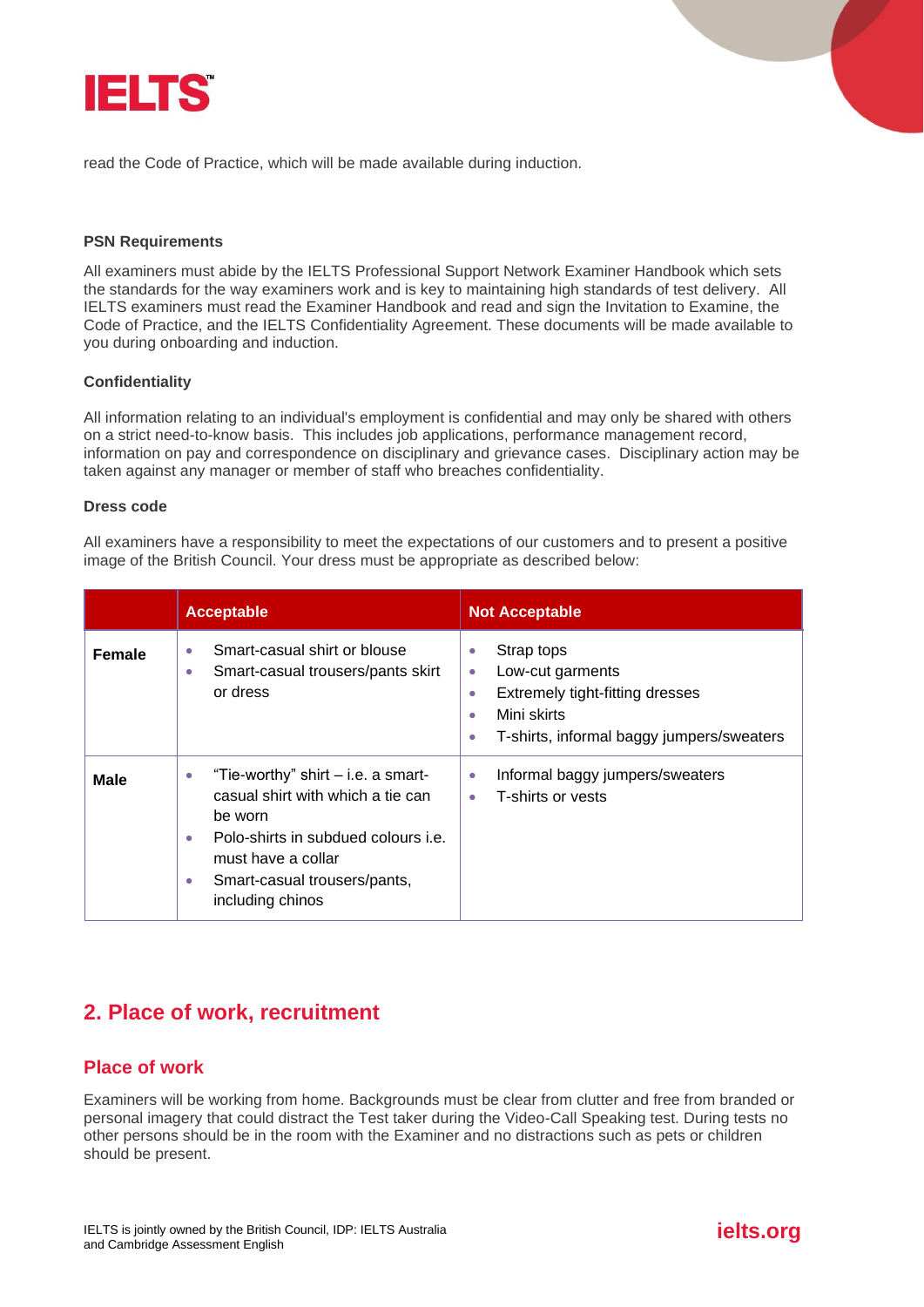



# **Service Agreement**

The British Council work in partnership with Comensura, who manage all our non-permanent workforce (NPW) requirements. Comensura provides the payroll to NPWs through Carbon 60 and if you join the team as a Speaking Examiner, you will be engaged and paid through Carbon 60. Further details will be shared during onboarding.

The appointment of examiners on a short-term service arrangement shall be affected by the agreement issued by Comensura and signed by both Comensura and the examiner. The agreement specifies the examiner's position and payment information. The agreement is for a fixed term period.

#### **Minimum Requirements**

**You will need:**

- Active IELTS Examiner status for Speaking (you must be active on the day you start testing)
- Suitable IELTS Speaking Examining experience
- Suitable IELTS Speaking certification and monitoring history
- The required qualifications and professional attributes for the role
- Suitable technical ability and/or knowledge of computer systems
- A device that can connect to the internet (iPad, tablet, laptop etc).

## **Vetting Checks**

In line with our safer recruitment practice and policy we must demonstrate that a reasonable level of due diligence has been applied when pre-screening candidates and therefore examiners will undergo vetting checks carried out by Comensura. If you have recently gone through Comensura vetting check then you will not be required to do this again.

# **3. Payment**

## **Payment**

Speaking examining work will be paid at a rate of  $£10$  per interview.

# **4. Time commitment**

## **Time commitment**

On normal day an examiner is expected to complete between 16-20 interviews. Examiners are also expected to take a 40-minute break in the middle of a full shift and a 20-minute break at some point during shifts of up to three hours

It is expected that Examiners will commit to at least 20 Speaking interviews per week.